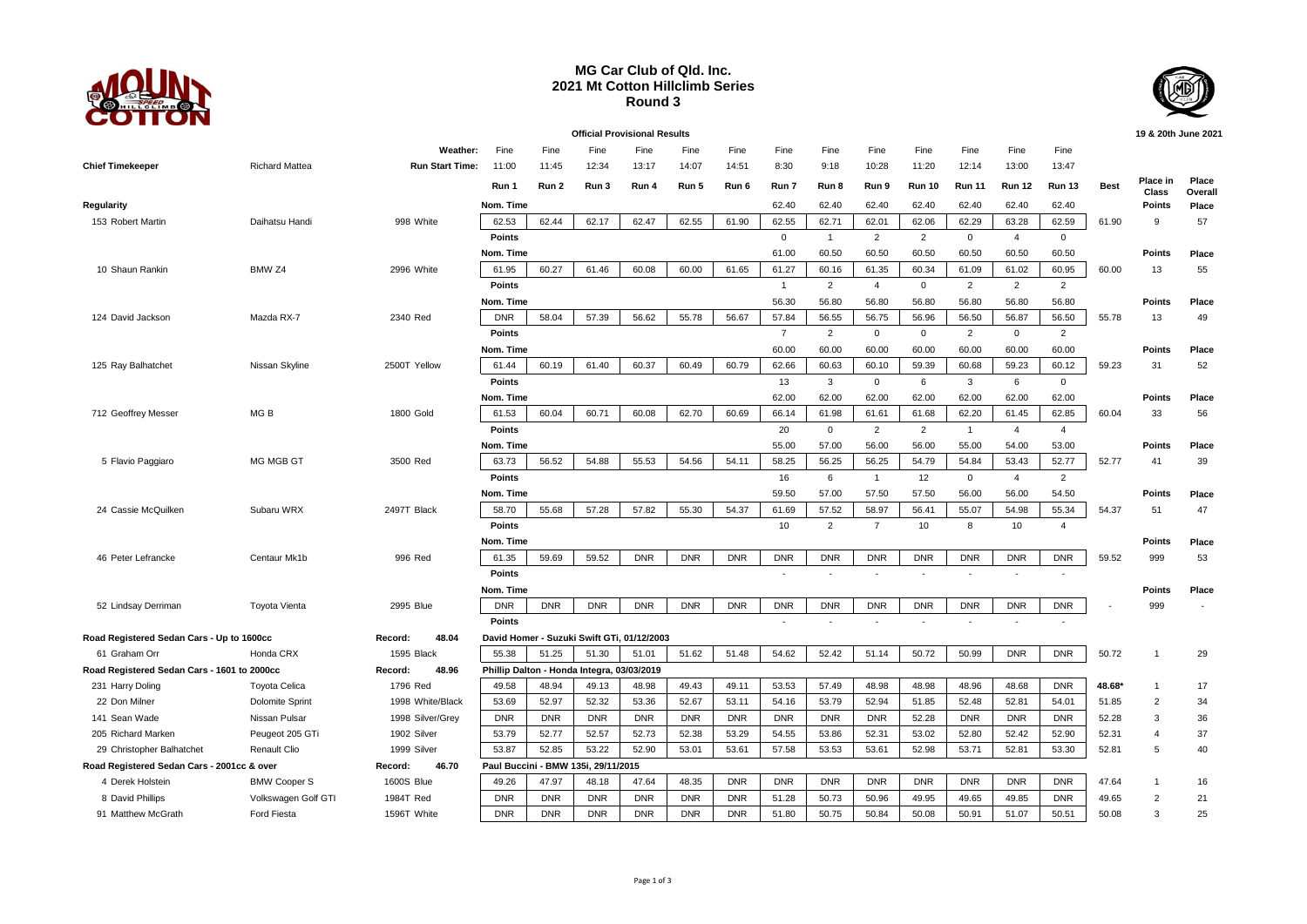|                                                      |                   |                  |                                          | Run 1      | Run 2                                     | Run 3      | Run 4                                         | Run 5      | Run 6      | Run 7      | Run 8      | Run 9      | <b>Run 10</b> | <b>Run 11</b> | <b>Run 12</b> | <b>Run 13</b> | <b>Best</b> | Place in<br>Class | Place<br>Overall |
|------------------------------------------------------|-------------------|------------------|------------------------------------------|------------|-------------------------------------------|------------|-----------------------------------------------|------------|------------|------------|------------|------------|---------------|---------------|---------------|---------------|-------------|-------------------|------------------|
| Production Sports Cars - 1601 to 2000cc              |                   | Record:          | 45.91                                    |            | Michael Collins - Mazda MX-5 - 10/02/2013 |            |                                               |            |            |            |            |            |               |               |               |               |             |                   |                  |
| 414 Phillip Rowen                                    | Mazda MX-5        | 2000 Grey        |                                          | 51.67      | 53.94                                     | 50.91      | 51.13                                         | <b>DNR</b> | <b>DNR</b> | 56.14      | 54.39      | 51.49      | 50.60         | 50.12         | 49.85         | 50.18         | 49.85       |                   | 23               |
| 81 Rod Thomas                                        | Mazda MX-5        | 1800 Black       |                                          | <b>DNR</b> | 53.26                                     | 50.20      | 50.06                                         | 50.66      | <b>DNR</b> | <b>DNR</b> | <b>DNR</b> | <b>DNR</b> | <b>DNR</b>    | <b>DNR</b>    | <b>DNR</b>    | <b>DNR</b>    | 50.06       | $\mathcal{P}$     | 24               |
| 68 Greg King                                         | Toyota MR2        | 1998 Wht/Rd/Blk  |                                          | 50.75      | 50.94                                     | 50.68      | 50.89                                         | 50.47      | <b>DNR</b> | 53.42      | 51.56      | 51.24      | 50.98         | 51.52         | 51.32         | 50.77         | 50.47       | 3                 | 28               |
| 74 Kerry Finn                                        | Mazda MX-5        | 2000 Grey        |                                          | <b>DNR</b> | 54.28                                     | 52.75      | 52.54                                         | 54.54      | 54.40      | <b>DNR</b> | <b>DNR</b> | <b>DNR</b> | <b>DNR</b>    | <b>DNR</b>    | <b>DNR</b>    | <b>DNR</b>    | 52.54       |                   | 38               |
| Group K                                              |                   | Record:          | 52.30                                    |            | Pete Trapnell - Ford V8 Special           |            | 07/07/2012                                    |            |            |            |            |            |               |               |               |               |             |                   |                  |
| 23 Barry Smith                                       | Ford V8 Special   | 3916 Silver      |                                          | 61.25      | 60.24                                     | 60.60      | 59.64                                         | 60.69      | <b>DNR</b> | 61.12      | 60.68      | 83.22      | 58.61         | 58.65         | 57.96         | 57.54         | 57.54       |                   | 50               |
| Group N - 2001cc & over                              |                   | Record:          | 47.83                                    |            |                                           |            | Brad Stratton - LJ Torana GTR XU1, 29/04/2007 |            |            |            |            |            |               |               |               |               |             |                   |                  |
| 117 Glen Wesener                                     | Torana LJ GTR XU1 |                  | 3310 Yellow/Black                        | <b>DNR</b> | <b>DNR</b>                                | 51.57      | 48.75                                         | 49.09      | <b>DNR</b> | <b>DNR</b> | <b>DNR</b> | <b>DNR</b> | <b>DNR</b>    | <b>DNR</b>    | <b>DNR</b>    | <b>DNR</b>    | 48.75       |                   | 18               |
| Group R - Racing                                     |                   | Record:          | 42.06                                    |            |                                           |            | Greg Tebble - Van Diemen FF2000, 24/03/2019   |            |            |            |            |            |               |               |               |               |             |                   |                  |
| 427 Greg Tebble                                      | Van Diemen FF2000 | 1995 Yellow      |                                          | 43.88      | 43.03                                     | 42.93      | 59.76                                         | 43.87      | <b>DNR</b> | 52.11      | 45.68      | 43.50      | 43.17         | 42.79         | 42.83         | 43.51         | 42.79       |                   | 5                |
| Improved Production - Up to 1600cc                   |                   | Record:          | 47.22                                    |            | Scott Dean - Toyota Yaris, 25/11/2012     |            |                                               |            |            |            |            |            |               |               |               |               |             |                   |                  |
| Honda Civic<br>14 David Smith                        |                   | 1595 Silver      |                                          | 50.94      | 63.34                                     | 50.78      | 51.06                                         | 50.74      | 52.17      | <b>DNR</b> | <b>DNR</b> | <b>DNR</b> | <b>DNR</b>    | <b>DNR</b>    | <b>DNR</b>    | <b>DNR</b>    | 50.74       |                   | 30               |
| Improved Production - 1601 to 2000cc                 |                   | 45.23<br>Record: |                                          |            | Danny Mischok - Ford Escort, 30/11/2014   |            |                                               |            |            |            |            |            |               |               |               |               |             |                   |                  |
| 70 David Sidery                                      | <b>VW Beetle</b>  | 1999 Blue        |                                          | <b>DNR</b> | <b>DNR</b>                                | <b>DNR</b> | <b>DNR</b>                                    | <b>DNR</b> | <b>DNR</b> | 53.54      | 51.50      | 50.61      | 50.74         | 50.46         | 50.22         | 49.79         | 49.79       |                   | 22               |
| 222 Greg Cameron                                     | Hyundai Excel     | 2000 Silver      |                                          | <b>DNR</b> | <b>DNR</b>                                | <b>DNR</b> | <b>DNR</b>                                    | <b>DNR</b> | <b>DNR</b> | 56.39      | 54.47      | 53.18      | 53.41         | 52.82         | 54.49         | 56.06         | 52.82       | $\overline{2}$    | 41               |
| 341 Steffi Stehr                                     | Holden Barina     | 1800 Red         |                                          | <b>DNF</b> | 55.14                                     | <b>DNR</b> | <b>DNR</b>                                    | <b>DNR</b> | 53.27      | 56.21      | 53.50      | <b>DNR</b> | 53.31         | 52.97         | 54.18         | 53.46         | 52.97       | 3                 | 42               |
| 134 Jodie Bailey                                     | Holden Barina     | 1800 Red         |                                          | 55.33      | <b>DNR</b>                                | <b>DNR</b> | <b>DNR</b>                                    | 57.08      | 55.51      | 55.29      | <b>DNF</b> | 53.99      | 53.76         | 53.39         | 54.32         | 54.10         | 53.39       |                   | 44               |
| 221 Mark Daniels                                     | Hyundai Excel     | 2000 Silver      |                                          | <b>DNR</b> | <b>DNR</b>                                | <b>DNR</b> | <b>DNR</b>                                    | <b>DNR</b> | <b>DNR</b> | 79.94      | 58.11      | 54.81      | 54.64         | 54.26         | 53.58         | <b>DNR</b>    | 53.58       | -5                | 45               |
| Modified Production Sedan Cars - Up to 2000cc        |                   | Record:          | 47.12                                    |            |                                           |            | Shane Merrick - Datsun 1200 Coupe, 30/11/2014 |            |            |            |            |            |               |               |               |               |             |                   |                  |
| 76 Noel Dore                                         | Volkswagen Beetle | 1904 Red         |                                          | 58.77      | 55.29                                     | 55.32      | 55.84                                         | 54.91      | 54.79      | 85.85      | 56.73      | 52.99      | 55.51         | 55.62         | 77.44         | <b>DNR</b>    | 52.99       |                   | 43               |
| 188 Karl Reinke                                      | Hyundai Excel     | 1500 White       |                                          | 60.31      | 58.75                                     | <b>DNR</b> | <b>DNR</b>                                    | <b>DNR</b> | <b>DNR</b> | 60.91      | 57.77      | 58.70      | <b>DNR</b>    | 59.27         | <b>DNR</b>    | <b>DNR</b>    | 57.77       | $\overline{2}$    | 51               |
| 881 Joanne Reinke                                    | Hyundai Excel     | 1500 White       |                                          | <b>DNR</b> | <b>DNR</b>                                | <b>DNR</b> | <b>DNR</b>                                    | <b>DNR</b> | <b>DNR</b> | <b>DNR</b> | 60.61      | 59.73      | <b>DNR</b>    | 60.34         | 60.18         | <b>DNR</b>    | 59.73       | 3                 | 54               |
| <b>Clubman Sports Cars</b>                           |                   | Record:          | 43.54                                    |            |                                           |            | Ravmond Bromlev - Locost Seven, 25/11/2018    |            |            |            |            |            |               |               |               |               |             |                   |                  |
| 85 Jason McGarry                                     | Caterham R300     | 1999 Green       |                                          | <b>DNR</b> | <b>DNR</b>                                | <b>DNR</b> | <b>DNR</b>                                    | <b>DNR</b> | <b>DNR</b> | 48.02      | 45.93      | 45.26      | 44.92         | 45.05         | 45.33         | 45.04         | 44.92       |                   | 8                |
| 15 Ryan Campbell                                     | Westfield SEi     | 1998 Green       |                                          | 57.19      | <b>DNR</b>                                | <b>DNR</b> | <b>DNR</b>                                    | 53.30      | 51.50      | 57.14      | 52.65      | 51.63      | 50.44         | 50.13         | 49.12         | 49.28         | 49.12       | $\overline{2}$    | 20               |
| <b>Supersports/Sports 1300</b>                       |                   | Record:          | 43.77                                    |            |                                           |            | Terry Johns - Esprit Sports 1300, 16/10/2011  |            |            |            |            |            |               |               |               |               |             |                   |                  |
| 351 James Heymer                                     | Farrell L         |                  | 1300 Black/Silver                        | 48.37      | 47.55                                     | 47.61      | 47.29                                         | 46.44      | <b>DNR</b> | 49.88      | <b>DNR</b> | 47.44      | 46.10         | 45.80         | 45.56         | 49.19         | 45.56       |                   | 10               |
| <b>Circuit Excel</b>                                 |                   | Record:          | 51.00                                    |            | Mark Pryor - Hyundai Excel X3,            |            | 21/07/2019                                    |            |            |            |            |            |               |               |               |               |             |                   |                  |
| 11 Bradley Smith                                     | Hyundai Excel X3  | 1495 Blue        |                                          | 51.87      | 51.24                                     | 51.58      | 51.40                                         | 52.20      | 52.19      | 52.09      | 51.59      | 51.41      | 51.59         | 51.54         | 51.49         | 51.72         | 51.24       |                   | 33               |
| 72 Adrian McCartney                                  | Hyundai Excel X3  |                  | 1498 Orng/Purple                         | 56.57      | 55.72                                     | 55.92      | 54.49                                         | 54.87      | 56.36      | <b>DNR</b> | 55.59      | 55.26      | 55.22         | 56.71         | 56.87         | 56.07         | 54.49       | $\overline{2}$    | 48               |
| 57 Gloria McAndrew                                   | Hyundai Excel X3  |                  | 1495 White/Red                           | <b>DNR</b> | <b>DNR</b>                                | <b>DNR</b> | <b>DNR</b>                                    | <b>DNR</b> | <b>DNR</b> | <b>DNR</b> | <b>DNR</b> | <b>DNR</b> | <b>DNR</b>    | <b>DNR</b>    | <b>DNR</b>    | <b>DNR</b>    |             |                   |                  |
| All Wheel Drive Forced Induction<br>Record:<br>42.35 |                   |                  | Michael Collins - Subaru WRX, 08/08/2010 |            |                                           |            |                                               |            |            |            |            |            |               |               |               |               |             |                   |                  |
| 60 Sebastian Black                                   | Subaru WRX        | 2457T Black      |                                          | <b>DNR</b> | <b>DNR</b>                                | <b>DNR</b> | <b>DNR</b>                                    | <b>DNR</b> | <b>DNR</b> | <b>DNR</b> | 50.69      | 49.14      | 48.61         | 45.86         | 46.26         | 46.66         | 45.86       |                   | 12               |
| 3 Adrian Purcell                                     | Subaru WRX        | 1998T Orange     |                                          | 49.10      | 47.67                                     | 48.32      | 47.57                                         | 47.73      | 47.39      | 52.58      | 48.35      | 48.79      | 48.23         | 47.32         | 57.79         | 48.86         | 47.32       | $\overline{2}$    | 15               |
| 168 Benjamin Everson                                 | Subaru Impreza    | 2000T Blue       |                                          | 57.25      | 51.05                                     | 55.83      | 55.71                                         | 56.78      | 56.49      | 56.75      | 56.04      | 55.44      | 56.04         | 55.53         | 55.95         | 56.77         | 51.05       | 3                 | 32               |
| Formula Ford - 1600                                  |                   | 44.49<br>Record: |                                          |            | Brett Peters - Swift, 03/09/1989          |            |                                               |            |            |            |            |            |               |               |               |               |             |                   |                  |
| 77 Rick Miles                                        | Kookaburra FF91   | <b>1600 Blue</b> |                                          | <b>DNR</b> | <b>DNR</b>                                | <b>DNR</b> | <b>DNR</b>                                    | <b>DNR</b> | <b>DNR</b> | 51.29      | 47.51      | 46.39      | 46.43         | 45.71         | 45.91         | 45.52         | 45.52       |                   | 9                |
| Sports Cars - up to 2000cc                           |                   | Record:          | 40.69                                    |            | Bill Norman - G. E. K. Sports, 18/04/2010 |            |                                               |            |            |            |            |            |               |               |               |               |             |                   |                  |
| 31 Terry Sproston                                    | Aussie Race Car   | 1200 Yellow      |                                          | 53.47      | 51.99                                     | 50.74      | 51.20                                         | <b>DNR</b> | <b>DNR</b> | <b>DNR</b> | <b>DNR</b> | <b>DNR</b> | <b>DNR</b>    | <b>DNR</b>    | <b>DNR</b>    | <b>DNR</b>    | 50.74       |                   | 30               |
| Sports Cars - 2001cc & over                          |                   | Record:          | 43.67                                    |            | David Homer - Suzuki Swift, 30/10/2010    |            |                                               |            |            |            |            |            |               |               |               |               |             |                   |                  |
| 34 Jeffrey Graham                                    | Mazda MX-5        | 1800S Silver     |                                          | 49.30      | 48.91                                     | 48.79      | 49.06                                         | 49.19      | <b>DNR</b> | <b>DNF</b> | <b>DNR</b> | <b>DNR</b> | <b>DNR</b>    | <b>DNR</b>    | 50.32         | 49.13         | 48.79       |                   | 19               |
| 44 Stuart Brown                                      | BMW <sub>Z3</sub> | 6000 Red         |                                          | 52.69      | 50.80                                     | 51.21      | 50.27                                         | 50.60      | <b>DNR</b> | 54.04      | 51.97      | 51.29      | 51.68         | 50.81         | 51.13         | 50.73         | 50.27       | $\overline{2}$    | 26               |
| 488 Andrei Shinkarenko                               | Saker SV1         | 1998T Blue       |                                          | 56.27      | 54.78                                     | 54.31      | 54.43                                         | 55.02      | <b>DNR</b> | 58.19      | 56.22      | 54.29      | 56.13         | 54.53         | 54.99         | 55.32         | 54.29       | 3                 | 46               |
|                                                      |                   |                  |                                          |            |                                           |            |                                               |            |            |            |            |            |               |               |               |               |             |                   |                  |